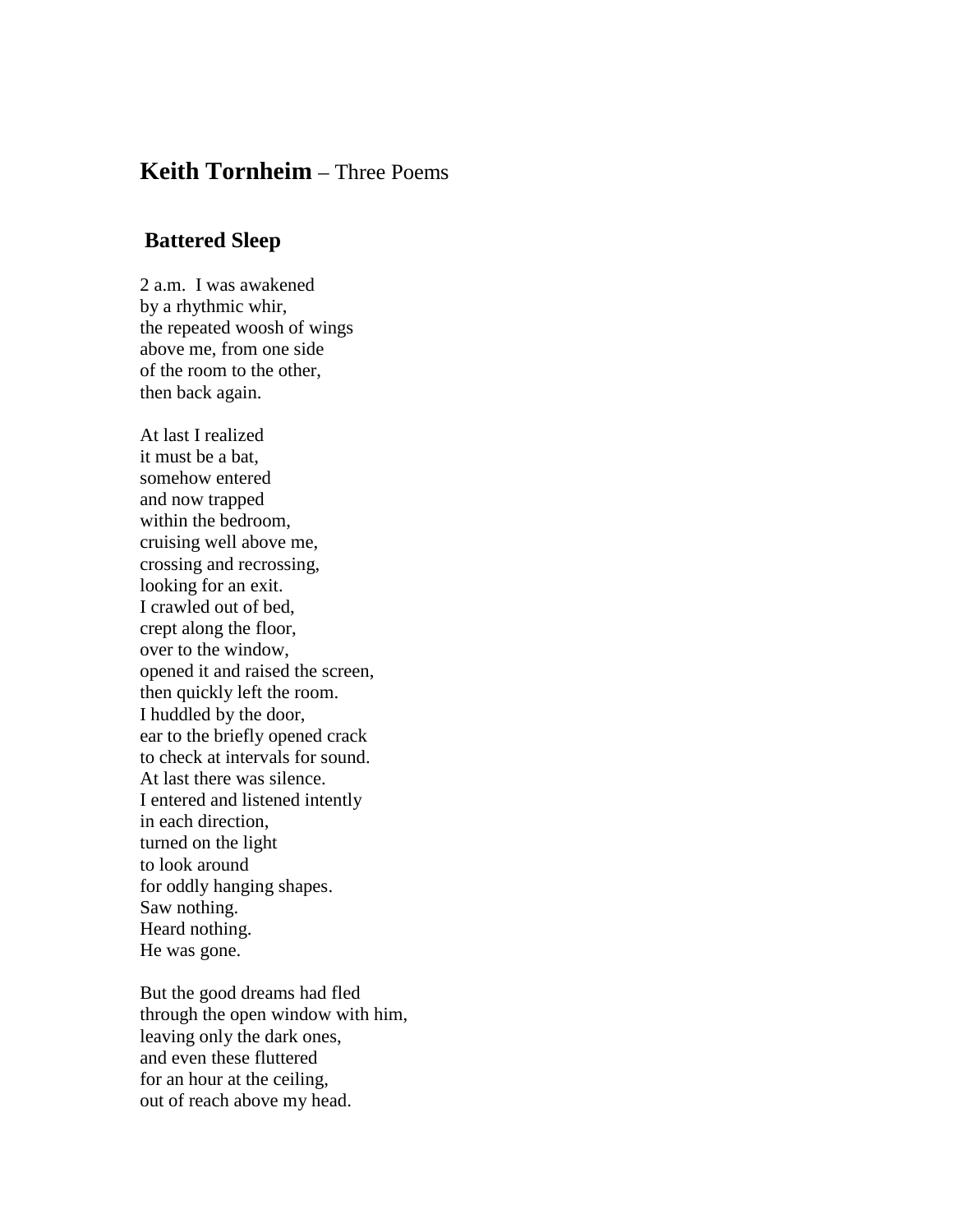## **Picture Album**

I still see you, black hair one day, white the next, then black again, though it's nearly twelve years, mother, since you died. The images are old ones I flip through in my mind, not on a smart phone, so perhaps they've been retouched a bit by time.

There's your smile at the airport when I would pick you up, despite your fatigue from the transatlantic flight, your bags so heavy we joked you must have brought rocks from the Holy Land.

Flipping further back, you visiting me at the college in Ohio where you once went. You were in that bright yellow dress and matching bow, like a tiara, youthful face and stride― they thought you were my sister, maybe an older one.

And even further back in time, the serious yet caring face and voice (yes, there is audio sometimes, too), in the bathroom of our house just north of Berkeley, California, you telling me, the sometimes rambunctious preteen boy, that you would always love me, but that I must tell the truth―I don't remember now, was it a broken cup or lamp or spill of milk that I denied? Whatever it was, you set my moral compass and anchored my self worth that distant day.

Of course, the album is my life, too, now proceeding without any new images of you, just these, just the memories.